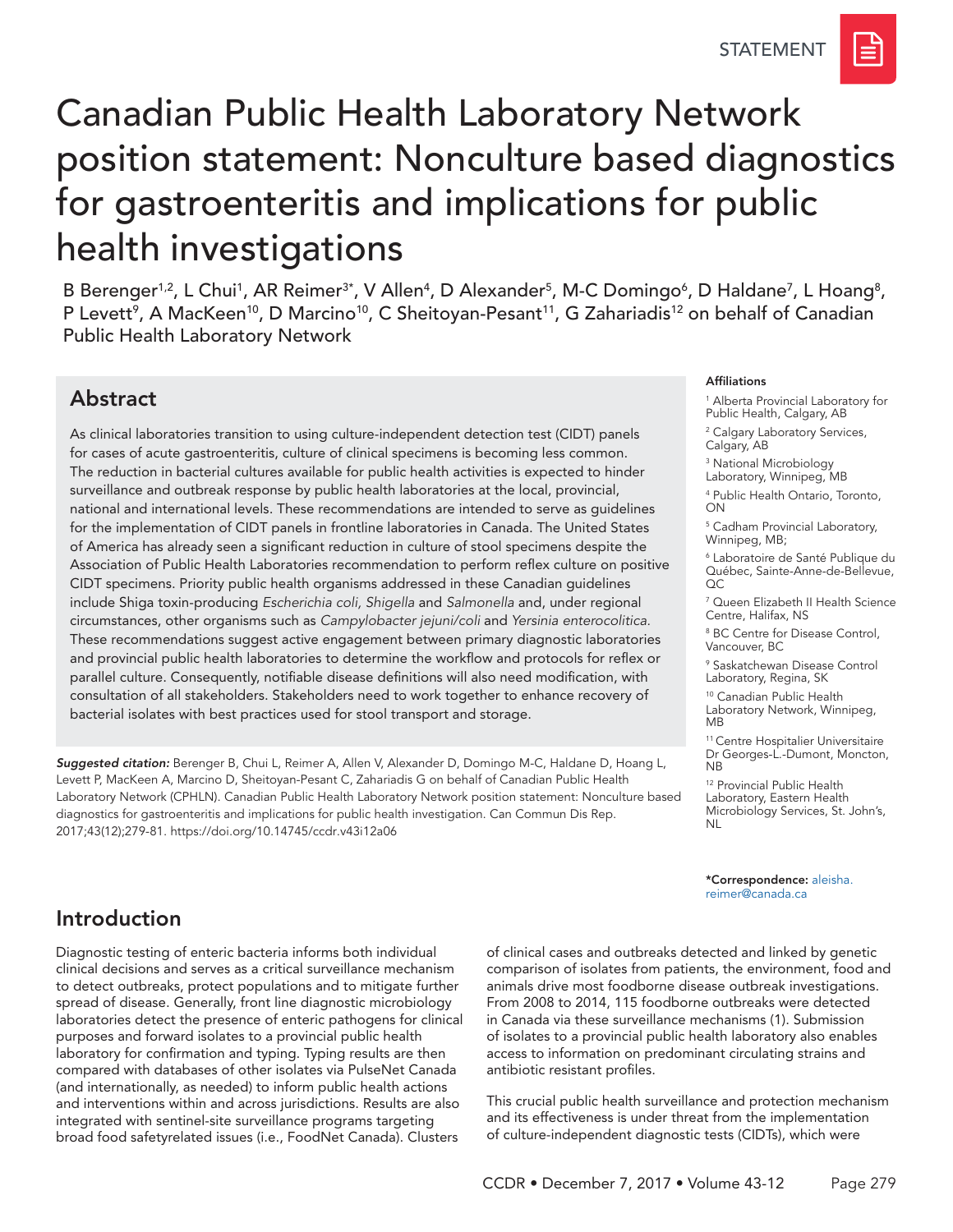

#### STATEMENT

developed for diagnostic application in the front line laboratory setting and which bypass the need to recover the bacteria necessary for public health surveillance (2). In the United States, many laboratories have discontinued culture altogether and the Centers for Disease Control and Prevention has reported a drastic reduction in the submission of isolates to state public health laboratories since the introduction of CIDT (3). The United States FoodNet surveillance system found that there was no reflex culture attempted in 35.6% of bacterial gastroenteritis cases diagnosed by CIDT (4) and that CIDT-positive diagnoses that were not confirmed by culture increased by 114% in 2016 compared to the previous three years (5).

In response to this decrease in culture results, the Association of Public Health Laboratories has released interim recommendations for CIDT testing. In brief, these interim recommendations for enteric pathogens ask each clinical laboratory to:

- Continue to obtain and submit isolates of foodborne pathogens to local and state public health laboratories
- Submit the CIDT-positive specimen to a public health laboratory if unable to culture the isolates themselves
- Maintain effective and open communication with public health laboratories in their state or jurisdiction, including notifying the public health laboratories of the intent to implement a CIDT for foodborne pathogens, and to delineate the increased responsibilities of state public health departments and laboratories as well as national authorities

This guideline presents the recommendations of the Canadian Public Health Laboratory Network for the implementation of CIDT in Canadian laboratories.

# Recommendations

#### Primary recommendation

1. If a CIDT is used as a primary screening tool for bacterial gastroenteritis, culture is to be performed on stools positive for a bacterial pathogen.

Culture, using appropriate methods, should be performed on CIDT-positive stools for bacterial pathogens of public health significance and when an isolate is required for antibiotic susceptibility testing to guide clinical treatment.

In Canada, organisms of public health significance include Shiga toxin-producing *Escherichia coli, Shigella* and *Salmonella*. These organisms are currently part of surveillance performed at provincial public health laboratories and the Public Health Agency of Canada's National Microbiology Laboratory. Genotyping (i.e., using pulsed-field gel electrophoresis and whole-genome sequencing) on pure cultures of these species is required for cluster and outbreak detection through PulseNet. Depending on the jurisdiction that the laboratory services, additional organisms may need to be submitted to the public health laboratory (e.g*., Campylobacter jejuni/coli* and *Yersinia enterocolitica*)*.*

#### Additional recommendations

2. Consultation between primary diagnostic laboratories and provincial public health laboratories should occur in order to define the roles and responsibilities that optimize surveillance workflow.

Targeted reflex culture on CIDT-postive stools, or parallel culture should be performed by the designated laboratory. Specific protocols should be developed at the regional level.

To determine if notifiable disease definitions need to be modified following the implementation of CIDT, consultation between stakeholders (public health authorities, public health laboratories, primary diagnostic laboratories and clinicians) should occur.

Depending on the province, notifiable disease case definitions may require culture of a bacterial agent to identify a case and trigger investigation; therefore, modification of case definitions may need to occur to account for cases identified with CIDT. Focus should be placed on determining how to deal with cases that are CIDT-positive and culture-negative. At the time of writing, the evidence is insufficient to determine if molecular detection with culture negativity indicates infection. A CIDT-positive and culture-negative result may indicate sampling error, low organism burden or dead organism due to antibiotic administration or loss of viability (e.g., due to long transportation time from collection to culture).

We recommend that CIDT-positive and culture-negative cases are deemed probable cases under provincial and national notifiable disease definitions. In cases where it is necessary to determine if the patient has viable organisms or confirms that this is indeed a case, repeat culture of the initial stool specimen is recommended. A second stool specimen for repeat culture and CIDT testing may also be useful in trying to obtain an isolate for typing. If resources are available, a confirmatory polymerase chain reaction (PCR) with a different target should be used if a false-positive or unusual molecular result is suspected.

4. Consult with stakeholders to determine the appropriate frontline CIDT panel and which front line cultures need to be maintained.

Many CIDT commercial panels do not test for some of the organisms that are required for routine stool culture reports and different CIDT panels may test for different organisms. Thus, the specific panel for the specific population serviced by the relevant laboratories must be determined. Primary culture screening for some organisms may still be needed. The indications and locations of primary culture for these additional organisms need to be determined in advance of CIDT implementation.

Some pathogens screened for by culture may be of questionable pathogenicity (e.g., *Aeromonas* spp.); laboratories and stakeholders may or may not choose to maintain testing for these organisms. Alternatively, cultures of these organisms could be required under prescribed circumstances.

The CIDT test panels may also include other pathogens not included in a routine bacterial gastroenteritis culture, such as viruses or *Clostridium difficile*. The appropriateness of testing and reporting of multiple pathogens in different clinical scenarios needs to be carefully considered. It should be noted